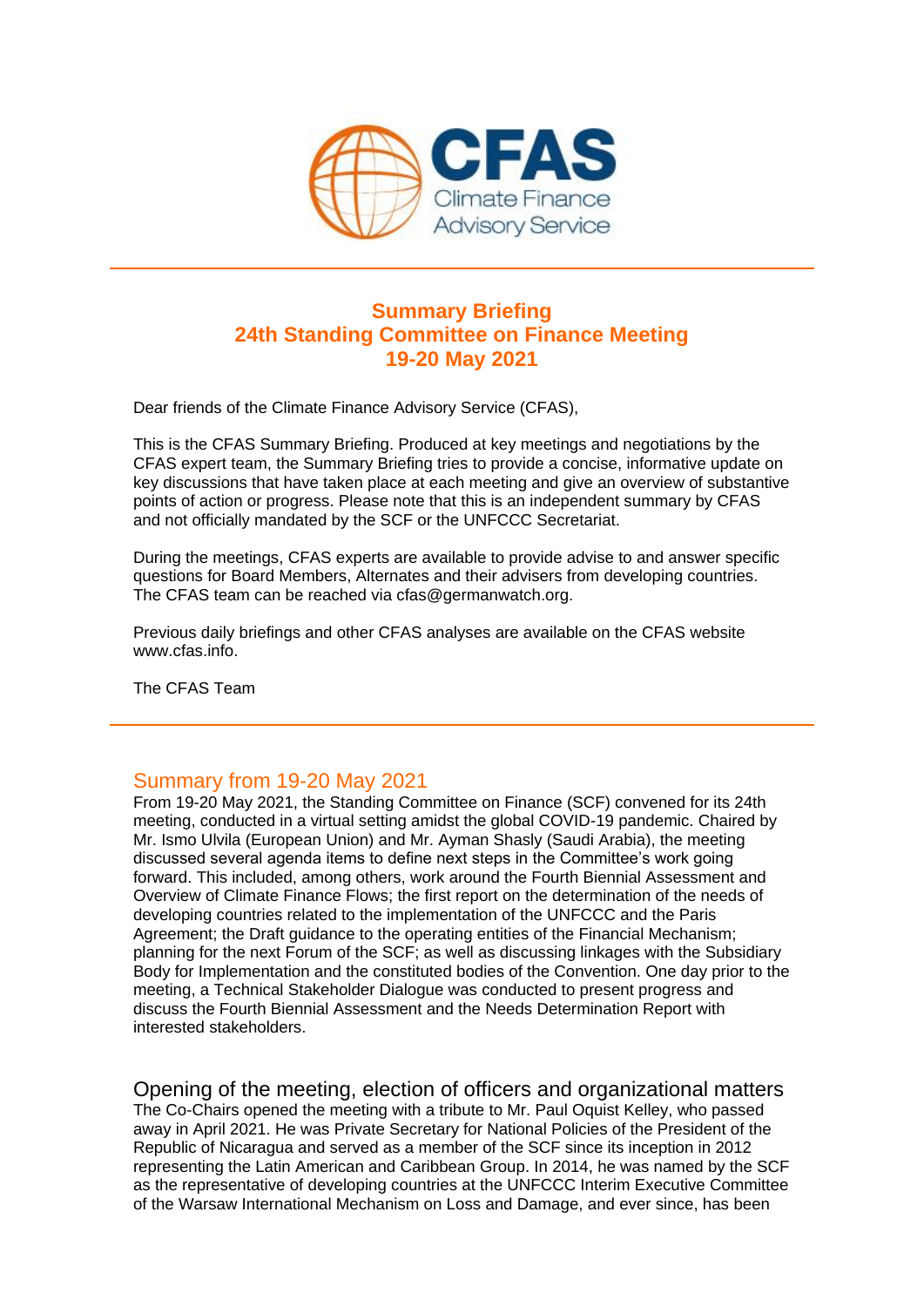the focal point for the SCF on Loss and Damage. Apart from the SCF membership, he has held several positions in the UNFCCC context and was, for example, instrumental in the formation and establishment of the Green Climate Fund (GCF). The tribute was paid by holding a minute of silence while showing a video with impressions of him being active in the UNFCCC context alternating with written condolences by his fellow SCF colleagues (see also press release by UNFCCC Secretariat, including access to a digital condolence book).

Following the tribute, Mr. Ismo Ulvila (European Union) and Mr. Ayman Shasly (Saudi Arabia) were confirmed as Co-Chairs by the SCF members. The Co-Chairs continued by welcoming Mr. Javier Antonio Gutierrez (Nicaragua) as a new member to the SCF, filling in for Mr. Oquist Kelley. The Co-Chairs invited the developing country representatives to informally consult among themselves to appoint a new developing country focal point for the SCF on Loss and Damage.

Next on the agenda was a statement by Mr. Daniele Violetti (Director at UNFCCC), who briefly outlined some impacts that COVID-19 had on the UNFCCC Secretariat and its staff. He concluded that despite the hardship of the pandemic some achievements have been made and that the Secretariat is eager to support the SCF in its next endeavours. After Mr. Violetti's input, the SCF members adopted the annotated agenda without any changes.

#### Fourth Biennial Assessment and Overview of Climate Finance Flows

The discussion on the status quo of the 2020 Biennial Assessment and Overview of Climate Finance Flows (BA) was facilitated by Ms. Vicky Noens (Belgium), supported by the Co-facilitator for this item Mr. Hussein Alfa Nafo (Mali). The item was opened with an introduction on the status of the third order draft of the BA, which had been circulated in advance of the meeting. Progress was achieved on all elements of the report, now also including a more elaborate version of chapter 4 (Mapping information relevant to Article 2, paragraph 1(c) of the Paris). A more detailed presentation and discussion of each chapter took place the day before in a [Technical Stakeholder Dialogue,](https://amxe.net/bek48gnr-q7lpint0-5tb27d6a-gms) which was also open to the public. The SCF members were invited to provide additional inputs, especially with a view to the recommendations section. The Co-facilitators said that it is the goal to have a zero order draft before the next SCF meeting.

The discussion among the SCF members mainly focused on chapter 4, revealing that there are still diverging views on how to methodologically address the topic of "making finance flows consistent with a pathway towards low greenhouse gas emissions and climateresilient development" (Art. 2.1c). A comment critically addressed the approach taken to deconstruct the phrase of Art. 2.1c and said it was not the most suitable way of coming up with a working definition. In addition, further aspects could be analysed, for example, the evolution from voluntary actions to regulations with potential relevance to Art. 2.1c since the adoption of the Paris Agreement. Another comment said that the consultants should also reflect more on studies or evaluations on the alignment with Art. 2.1c, meaning that they should provide an overview of reports already available on the matter. Regarding the subchapter "4.3 Actor-specific approaches to Article 2.1c", it was remarked that the mapping of relevant actors would still come across as too broad and too detailed. This part should be more focused on the most important actors and their actions.

Also on the topic of actors, one SCF member suggested seeking further input by financial sector representatives, for example, by letting them review the chapter, and to include additional information relevant from the financial sector perspective (e.g. overview of sustainable finance taxonomies, analysis of assets under management). Within the debate on 2.1c, it was noted that the absence of a clear definition of the phrase among the UNFCCC parties is imposing a challenge on the consultants for the BA, who undertake their best efforts to showcase all information, which could be of relevance to the topic. The SCF member suggested that this has already been experienced in relation to the absence of a common definition of climate finance, a topic on which (according to the SCF member) agreement is also needed.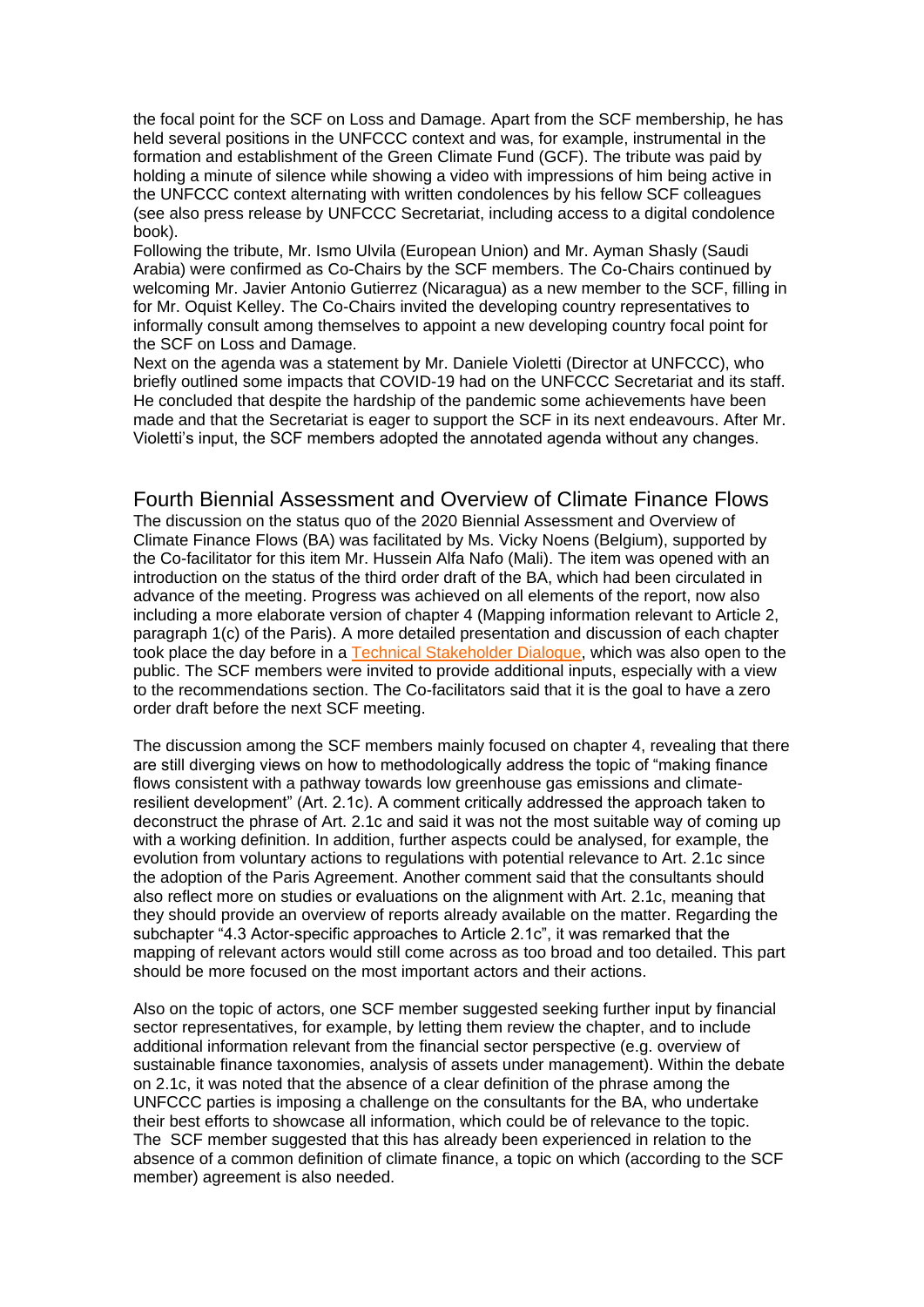On the recommendations section, it was underlined that there should be a reflection, if former recommendations have been addressed and if not, what the reasons behind might be or how they can be taken up in future. Concerning the results of the report, SCF members highlighted that a strong increase in adaptation finance could be seen and that lessons learned from this development could be outlined. However, other SCF members commented that adaptation finance started from a low level and still plays a significant role for developing countries and therefore needs to increase even further. The balance of mitigation and adaptation finance should also be displayed separately for public and private sector actors, if possible. On domestic finance figures, it was commented that they should be put in relation to national budgets and should also be compared to investments in fossil fuels or it should be shown how much of the investment has been sourced from carbon pricing initiatives. On access to climate finance, one SCF member highlighted that it is still of high priority for least developed countries, which should be mentioned in the report. Finally, it was raised that some parts of the report might be too interpretative (e.g. relation of Art. 9 to Art. 2.1c, implications on trade). Some party and non-party observers were also invited to share their feedback and highlighted that the absence of a definition of 2.1c was problematic. On the results, it was added that there is a need for more adaptation finance and that attention should also be drawn to the actions by local actors (e.g. cities, communities), which could also be tracked.

The SCF concluded this agenda item stating that SCF members could provide written comments by 10 June 2021. As next steps for the development of the BA were outlined that a draft summary and recommendations shall be presented at SCF25, while a finalization of the report is foreseen to take place at SCF26.

#### First report on the determination of the needs of developing country Parties

The discussion on the updated draft of the report on the determination of the needs of developing country Parties (NDR) was led by the co-facilitators Mr. Zaheer Fakir (South Africa) and Mr. Mattias Frumerie (Sweden). First of all, inter-sessional activities were briefly recaptured, including a SCF working group call on data collection and analysis or the Technical Stakeholder Dialogue taking place on the day before. The goal of the discussion was to receive more inputs on the further development of the 2.5 order draft.

Compared to the BA, the discussion on the NDR was quite brief, but some members underlined the fact that the updated draft had been only made available the day before, limiting possibilities to give informed input in this meeting. One focus of the comments were the initial design of some infographics in the report, which should be improved in terms of clarity (e.g. colour changes, adding a legend). In addition, it was raised that on geographical groupings, information should be broken down as much as possible. For example, information on Asia and Pacific countries should be displayed separately, if possible, as well as for Latin America and the Caribbean. It was positively remarked that the consultants already provided different options for certain draft report elements to choose from. Some SCF members underlined their support for showcasing adaptation needs, for example, by reflecting any communication on the matter. In addition, it was mentioned that loss and damage should also be reflected and that consultants should take [updated Nationally Determined Contributions \(NDCs\)](https://amxe.net/bek48gnr-q7lpint0-93ou5unm-17jk) into consideration. The feedback also included some more critical comments, including that the presentation of the actual needs and the description of the methodology lack balance (i.e. part on methodology too elaborate). Concerning needs communicated in NDCs, it was said that it is not always evident what methodologies have been applied to derive those estimations, which should be mentioned. Another SCF member seconded the impression that there is a wide variety of methodologies applied and suggested that countries could also provide information on their methodologies directly to the consultants for the NDR, if requested. The Co-chairs concluded the discussion by stating that it would be the aim of the report to showcase as much information on needs as possible, but surely in the most objective way, and that a variety of methodologies would also show a need for more support and guidance to developing countries on this matter.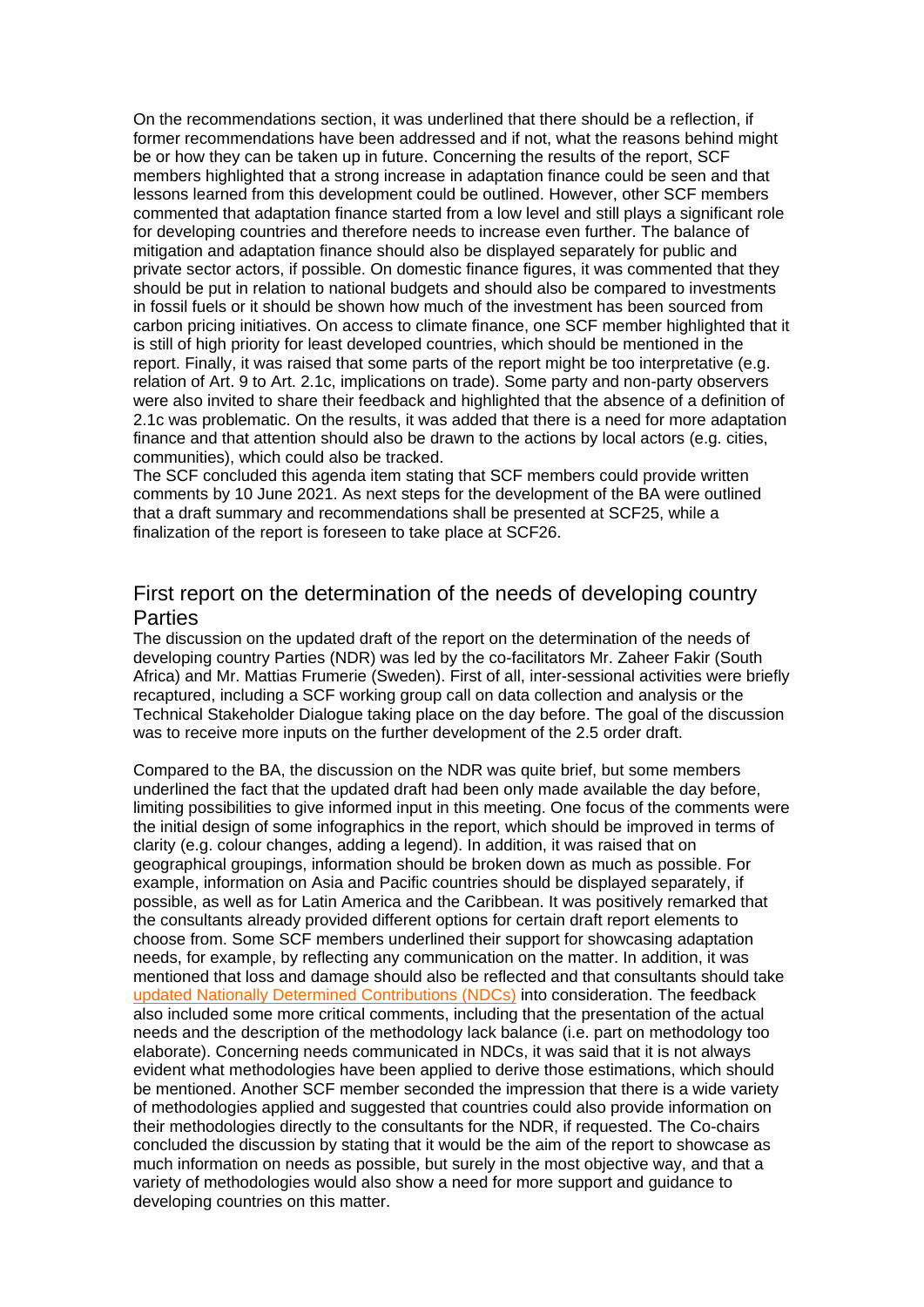The SCF members were invited to provide written comments by 10 June 2021. Similar to the BA, the next steps for the NDR also include that a draft summary and recommendations shall be presented at SCF25, while a finalization of the report is foreseen to take place at SCF26.

#### Forum on Finance for Nature-based Solutions

At the 21st SCF meeting, members agreed to organize the 2020 SCF Forum on the theme of "Finance for Nature-Based Solutions". A draft programme was prepared and a call for inputs launched during the intersessional period. In view of the strong merits of holding a physical Forum, the SCF decided to postpone the event to 2021. The ongoing pandemic situation has made it challenging to confirm the venue for holding the Forum in its usual capacity. At the 23rd SCF meeting, members requested the co-facilitators Ms. Fiona Gilbert (Australia) and Mr. Mohamed Nasr (Egypt) to assess possible dates, venues and potential hosts for the Forum. Accordingly, the co-facilitators presented three options that have been explored and elaborated with the support of the Secretariat:

- Option 1 considers an in-person Forum in the third quarter of 2021. Potential events to link the SCF Forum to include the "IUCN World Conservation Congress" planned from 3 to 11 September 2021 in Marseille, France; and the "Energy, Water and Climate Change Conference" planned from 12 to 14 October 2021 in Manama, Bahrain. As a third scenario, a stand-alone event in Bonn was proposed.
- Option 2 proposes to hold the SCF Forum as a two-part event, with a virtual session in the third quarter of 2021 and an in-person session organized in 2022, which will be informed by the outcomes of part one.
- Option 3 suggests to organize the SCF Forum in 2021 as a fully-virtual event.

After a prolonged debate, SCF members agreed to merge Option 1 and 2 and organize a two-phase Forum. The first phase will be held either in hybrid or virtual format; the second phase will be held in 2022 and will be informed by the first phase from 2021. Members agreed that the aim is to organize an in-person, inclusive Forum in 2021. The Forum should be organized in a hybrid format, to provide opportunity to all participants to attend the Forum through virtual means and engage in the discussions. The venue and dates will be agreed inter-sessionally by mid-July 2021, based on the report that the co-facilitators will provide to the SCF members by the end of June 2021. Should the in-person Forum in 2021 not be feasible, e.g. due to the pandemic situation, the event will be held virtually.

Draft guidance to the Operating Entities of the Financial Mechanism The discussions on this item were facilitated by one of the Co-facilitators, Mr. Toru Sugio (Japan), who started his presentation by recapitulating the outcomes of the last SCF meeting, where the committee requested the co-facilitators to prepare a workplan for advancing the preparation of the draft guidance for consideration by the committee. After this introduction, he presented the main points of the workplan that was prepared; these included points relating to format as well as process. Concerning the format, the cofacilitators proposed the use of draft decision text, based on a compilation of submissions received and the annual reports of the GEF and the GCF. Concerning the process, the use of the inter-sessional period prior to SCF 26 to make progress on the draft guidance was proposed; as well as the organization of virtual informal working sessions with stakeholder that send submission, to seek clarifications if needed. Finally, the co-facilitators will prepare a preliminary draft guidance, to be considered at SCF 26. This draft guidance would aim to present a text that would be as clean as possible, and highlight any pending issues and disagreements in brackets, to serve as the basis for negotiations. A tentative timeline for this process was also presented for consideration.

There was support from several members of the SCF to the proposal. However, there were questions concerning to what extent the SCF would and should try to reach agreement on